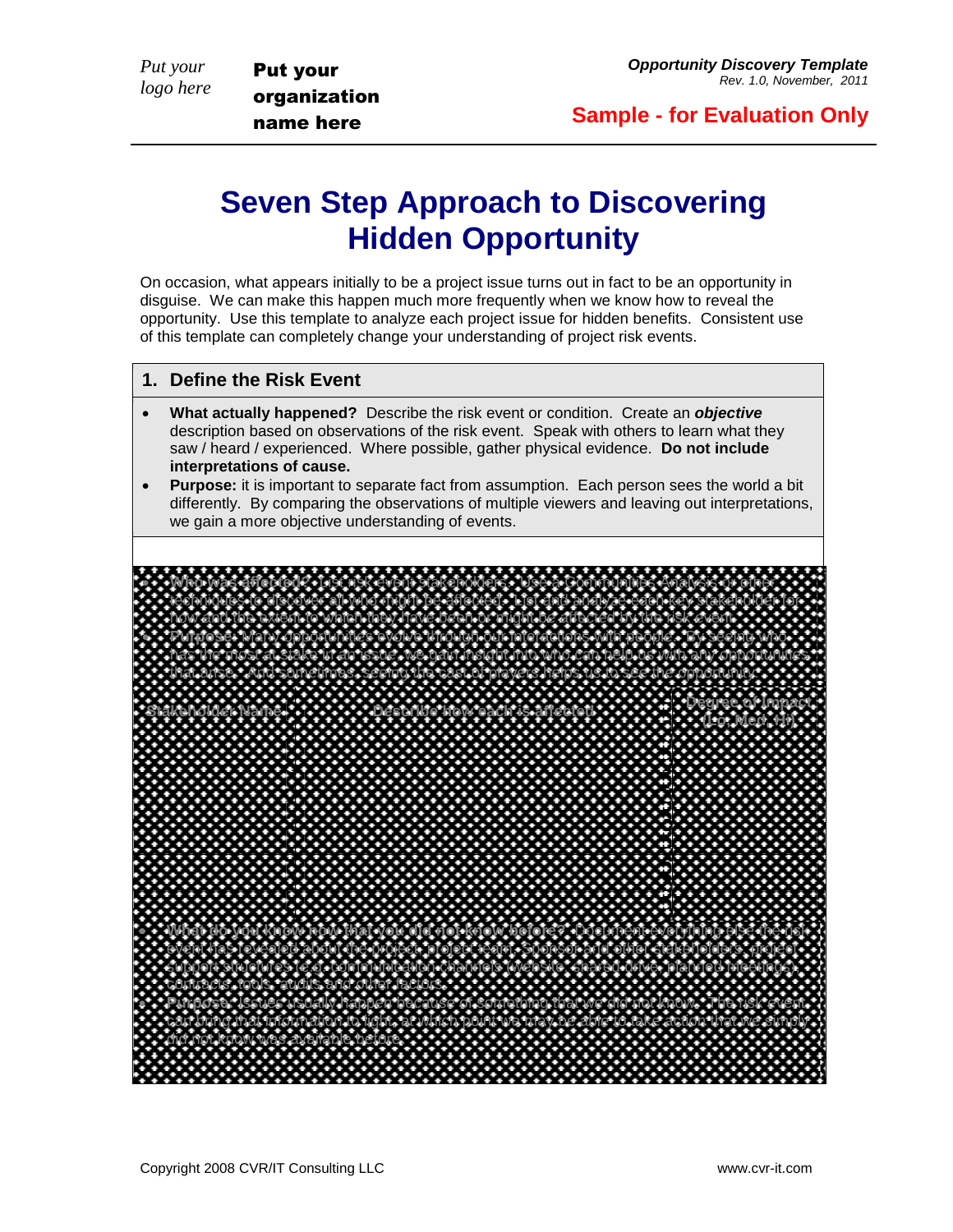

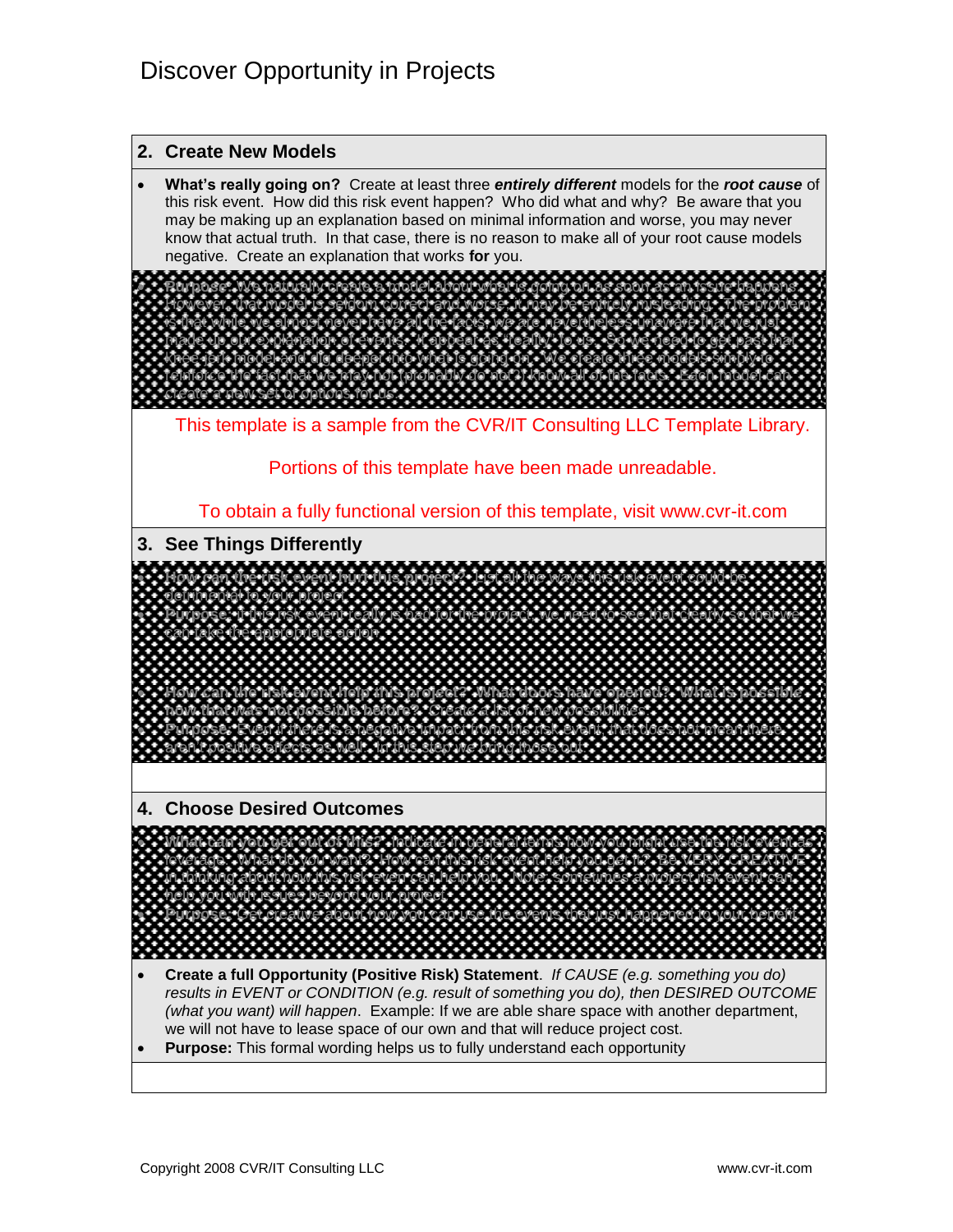## Discover Opportunity in Projects



 **Develop a blueprint for action.** Create a plan for obtaining the desired outcomes. Make use of relationships. Watch out for the unexpected; it can hurt or help your efforts. It can open new